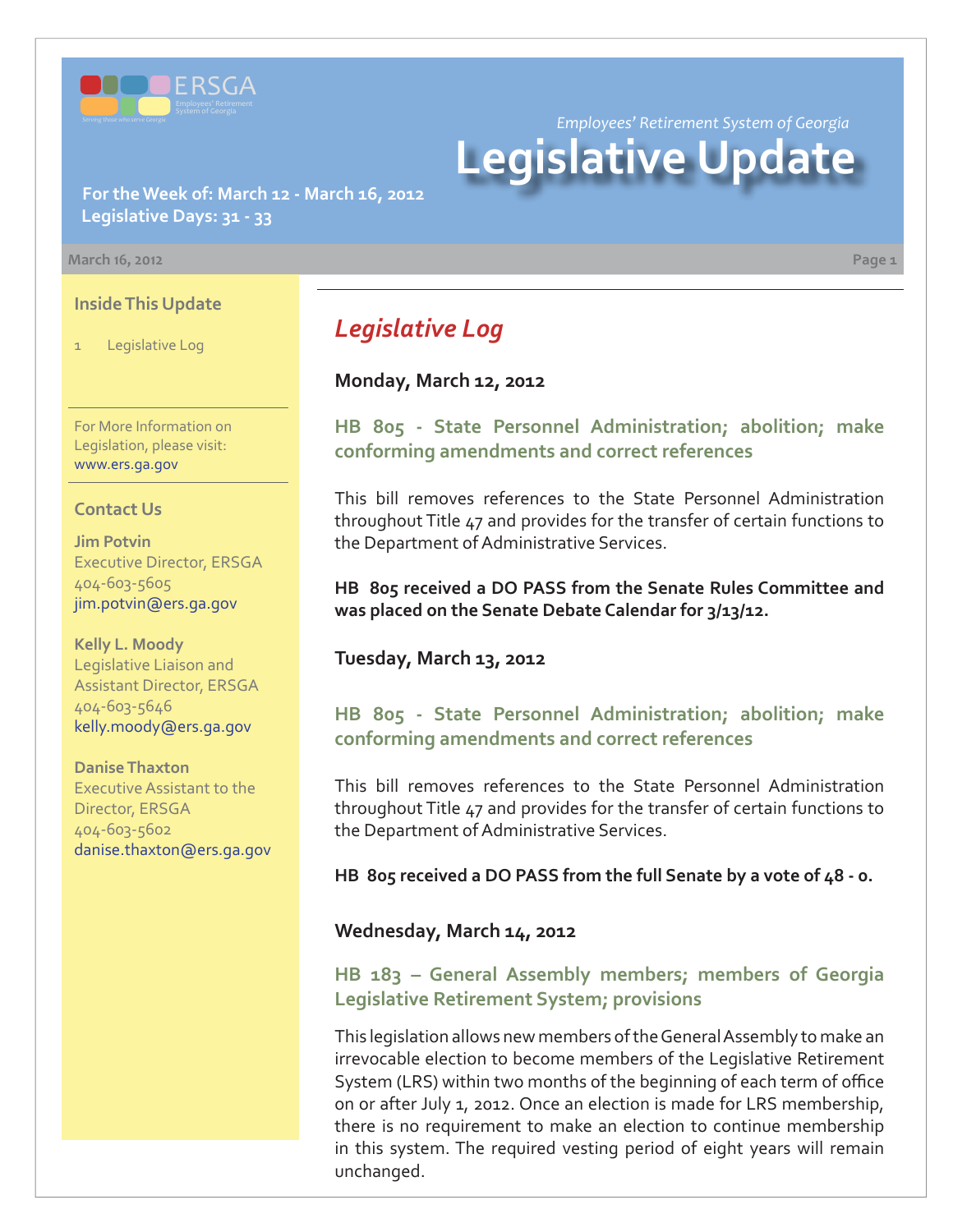# *Legislative Log (continued)*

The bill also allows an irrevocable election for those who previously declined LRS membership the ability to purchase prior service, provided that the member pays full actuarial cost.

As part of clean-up legislation for compliance purposes, this bill also amends statute to make it mandatory that employers report rehire of LRS retirees.

### **HB 183 received a DO PASS from the Senate Retirement Committee.**

# **[HB 250 - Georgia Judicial Retirement System; revised survivor's benefi t option; provisions](http://www.legis.ga.gov/legislation/en-US/Display/20112012/HB/250)**

Currently, JRS members must elect spousal coverage upon becoming a member of the Judicial Retirement System (JRS) or upon marriage. The member pays an additional 2.5% each year for 16 years for this coverage.

This bill allows for new members as of July 1, 2012, to pay normal employee contributions as required by the actuary, and then at retirement, elect an option to cover a spouse by taking a reduced retirement allowance. Such a change allows for equity to the current Employees' Retirement System (ERS) spousal coverage.

Current JRS members that have at least ten years of service, who at time of enrollment rejected spousal benefits, may pay the full actuarial cost for these benefits and may choose to cover their spouse according to the previous plan design.

### **HB 250 received a DO PASS from the Senate Retirement Committee.**

# **SB 246 - Retirement; provide an increase in the employee contribution; retirement benefit; conditions**

**This bill increases the monthly employee contribution from \$4.00 to \$10.00 for new members of the Public School Employees Retirement System (PSERS) beginning July 1, 2012. Provisions provide for**  the minimum monthly retirement benefit for PSERS members to increase from \$12.00 to \$14.75 for each year of creditable service. The maximum monthly retirement benefit will increase from \$15.00 to \$16.50 for each year of creditable service. The benefit increases are to the extent that funds are appropriated by the General Assembly. Benefit increases will be payable to current and future PSERS retirees. However, there will be no benefit increase above \$15.00 for members retired on and after the **eff ective date of this legislation.**

**SB 246 received a DO PASS by Committee Substitute from the House Retirement Committee.**

# **[SB 286 - Retirement; tax commissioner or an employee of any such o](http://www.legis.ga.gov/legislation/en-US/Display/20112012/SB/286)fficer; membership; Employees' Retirement System of Georgia**

This bill allows Tax Commissioners, tax collectors, tax receivers and their employees, who first or again take office or become employed after July 1, 2012 to have the option to become members of the Employees' Retirement System (ERS) or either a local pension plan. Membership would be prohibited in both plans. If membership in ERS is designated, the County will then be responsible for paying employer contributions for such member.